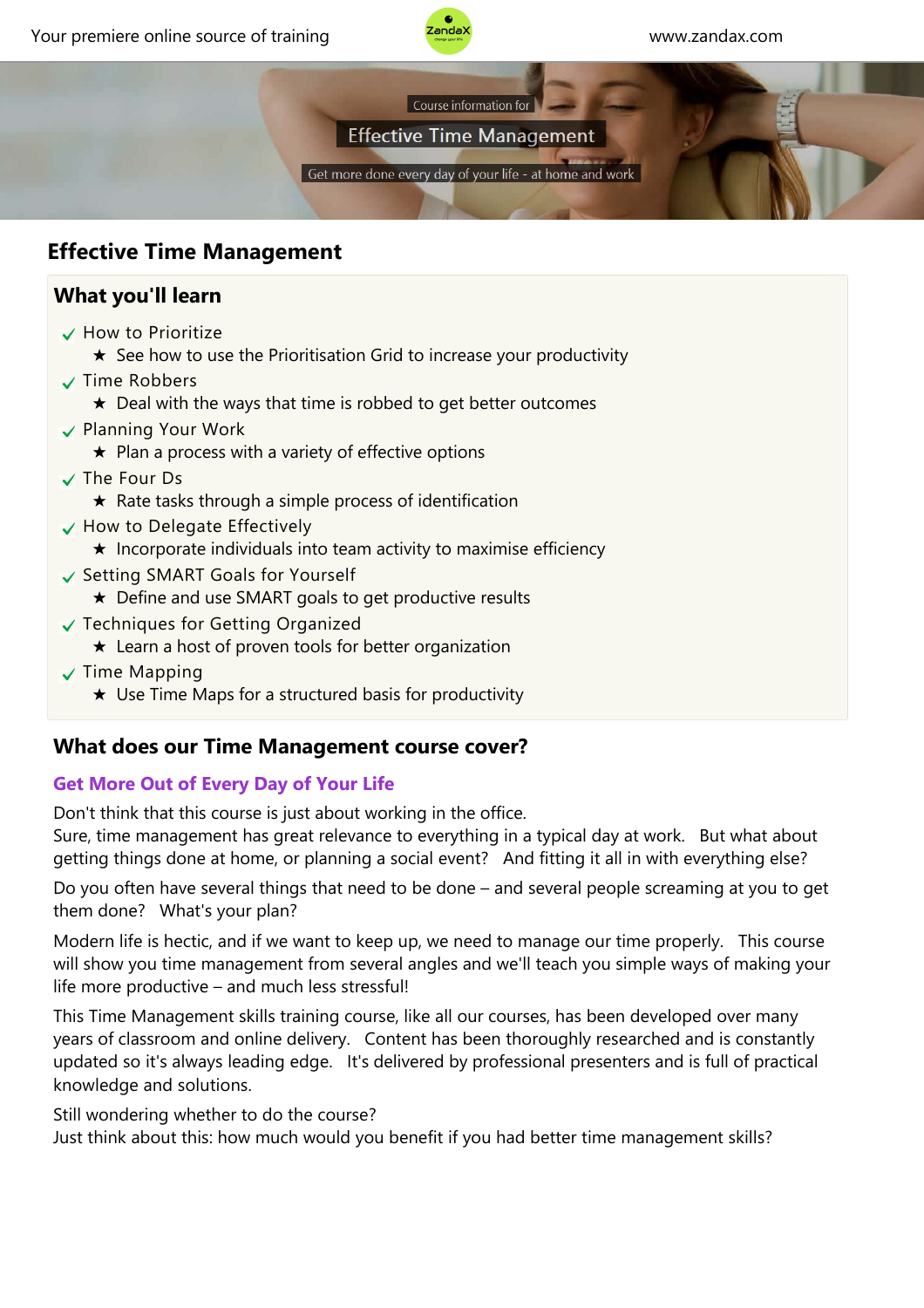#### **Course content for Effective Time Management**

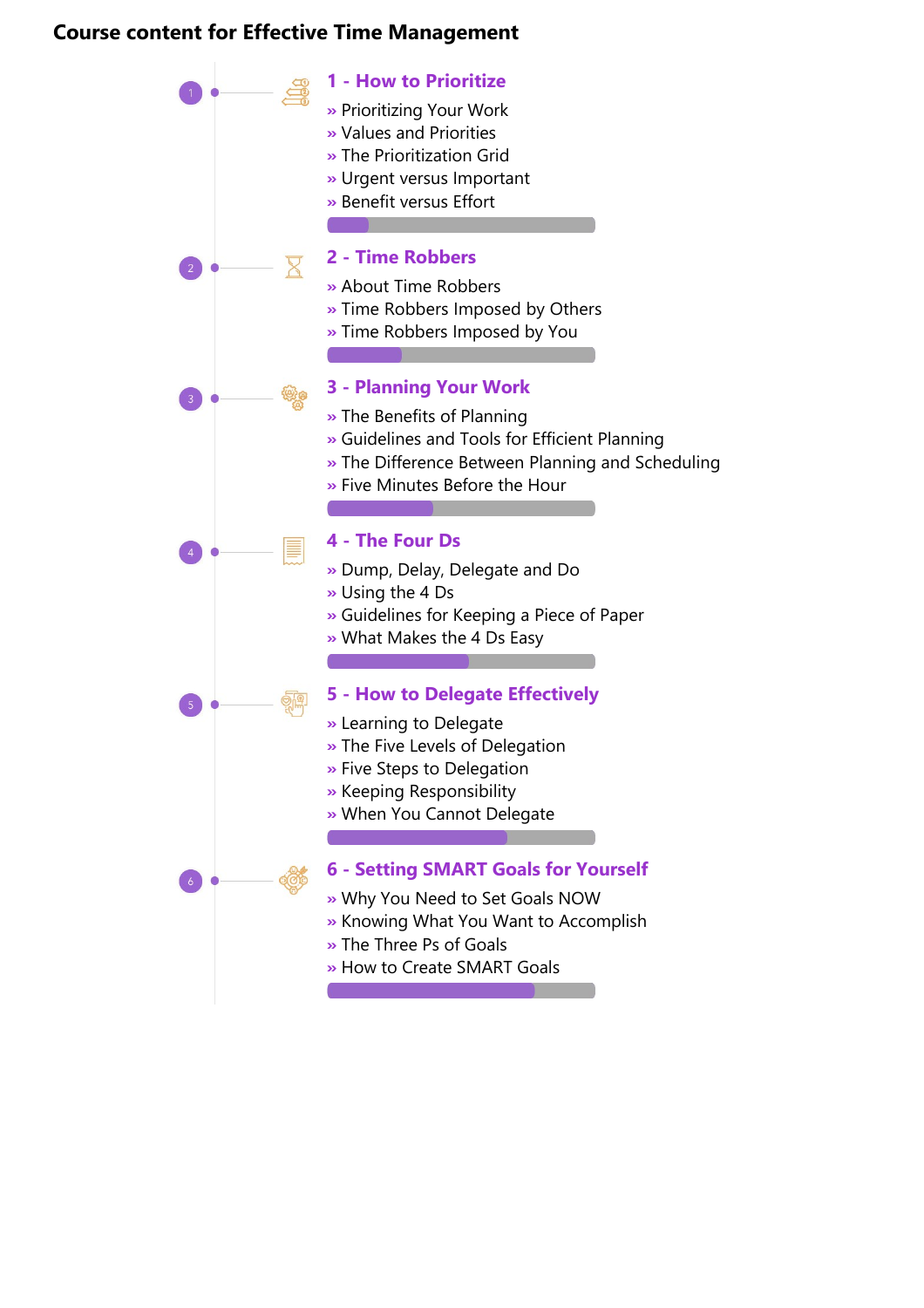



#### **This is a CPD Certified Course**

This means that not only has it been rigorously assessed in terms of content and quality, but with the **Diploma** or **Professional** course options, you get a personalized official CPD certificate.

### **And There's a Great Workbook...**

The CPD certificate you get with the Diploma and Professional course options. will be your proof of **where you are.**

How about realizing your **full potential?**

Choose the **Development** or **Professional** course options and get your o great, results‐focused downloadable workbook.

The workbook features:

- **Summary notes** of the course to refer to as you go
- **•** Space for **your own notes** alongside the summaries
- Apply the lessons in each module to your own situation and needs
- **The unique ZandaX Personal Action Plan** with four structured Follow Up Sessions for you to monitor and manage your ongoing development
- A final Review Session for you to see just **how far you have come!**

| tions |                                            |
|-------|--------------------------------------------|
|       | <b>EFFECTIVE</b><br><b>TIME MANAGEMENT</b> |
| own   |                                            |
|       | Course Workbook and Personal Action Plan   |
|       |                                            |
|       |                                            |
|       |                                            |
|       |                                            |